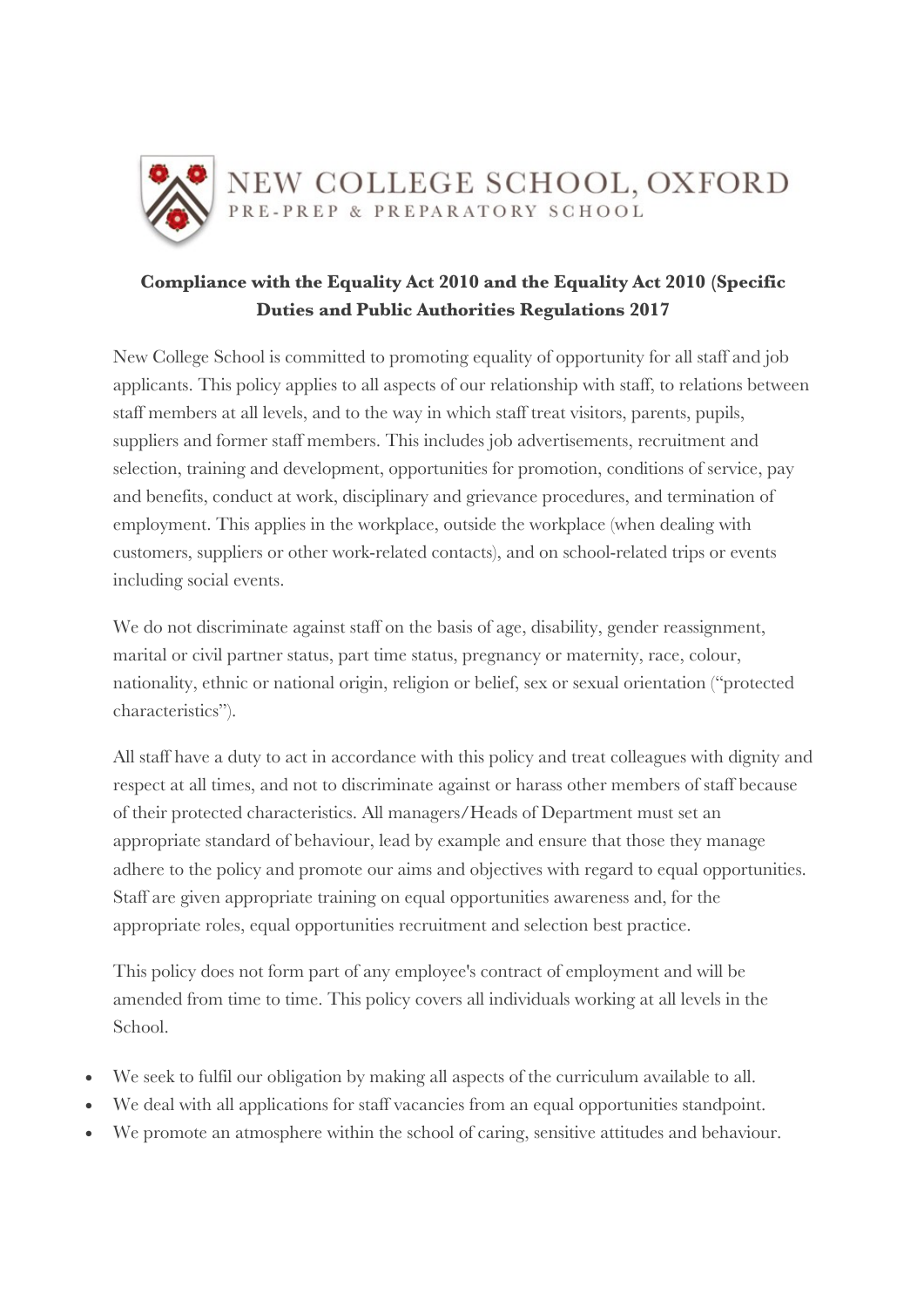- We seek to be aware of any aspects of our physical environment which might not promote equal opportunities and are working to rectify these in our development plan wherever possible.
- As appropriate, we provide reasonable and appropriate support for any pupil for whom English is his second language, or whose physical disability seriously affects his educational progress, within the budgetary constraints placed upon us.
- We use language sensitively, with positive use of inclusive language, avoidance of language which carries implications of superiority of one race, gender or sexual orientation and an abhorrence of the use of racist or sexist language.
- We use teaching resources to positively support equal opportunities, including a sensitive, unbiased approach to the presentation of historical and geographical material, the critical examination of texts to ensure that they do not contain racist or sexist material or perpetuate racist or sexist prejudices and the positive use of the work of authors from all backgrounds. Equally, we take care that where political issues are brought to the attention of pupils in school, they are offered a balanced presentation of opposing views.
- All staff undertake equality and diversity training.

## **Discrimination**

You must not unlawfully discriminate against or harass other people including current and former staff, job applicants, parents, including those of prospective pupils, pupils/prospective pupils, suppliers and visitors. This applies in the workplace, outside the workplace (when dealing with parents, pupils, suppliers or other work-related contacts), and on work-related trips or events including social events. Discrimination may be direct or indirect and it may occur intentionally and unintentionally/unconsciously. The following forms of discrimination are prohibited under this policy and are unlawful:

**Direct discrimination** occurs where someone is treated less favourably because of one or more of the protected characteristics set out above. For example, rejecting an applicant on the grounds of their race because they would not "fit in" would be direct discrimination.

**Indirect discrimination** occurs where someone is disadvantaged by an unjustified provision, criterion or practice that also puts other people with the same protected characteristic at a particular disadvantage.

**Harassment** related to any of the protected characteristics is prohibited. Harassment is unwanted conduct that has the purpose or effect of violating someone's dignity, or creating an intimidating, hostile, degrading, humiliating or offensive environment for them. All members of staff at NCS are expected to conform to our Dignity and Respect policy, and they confirm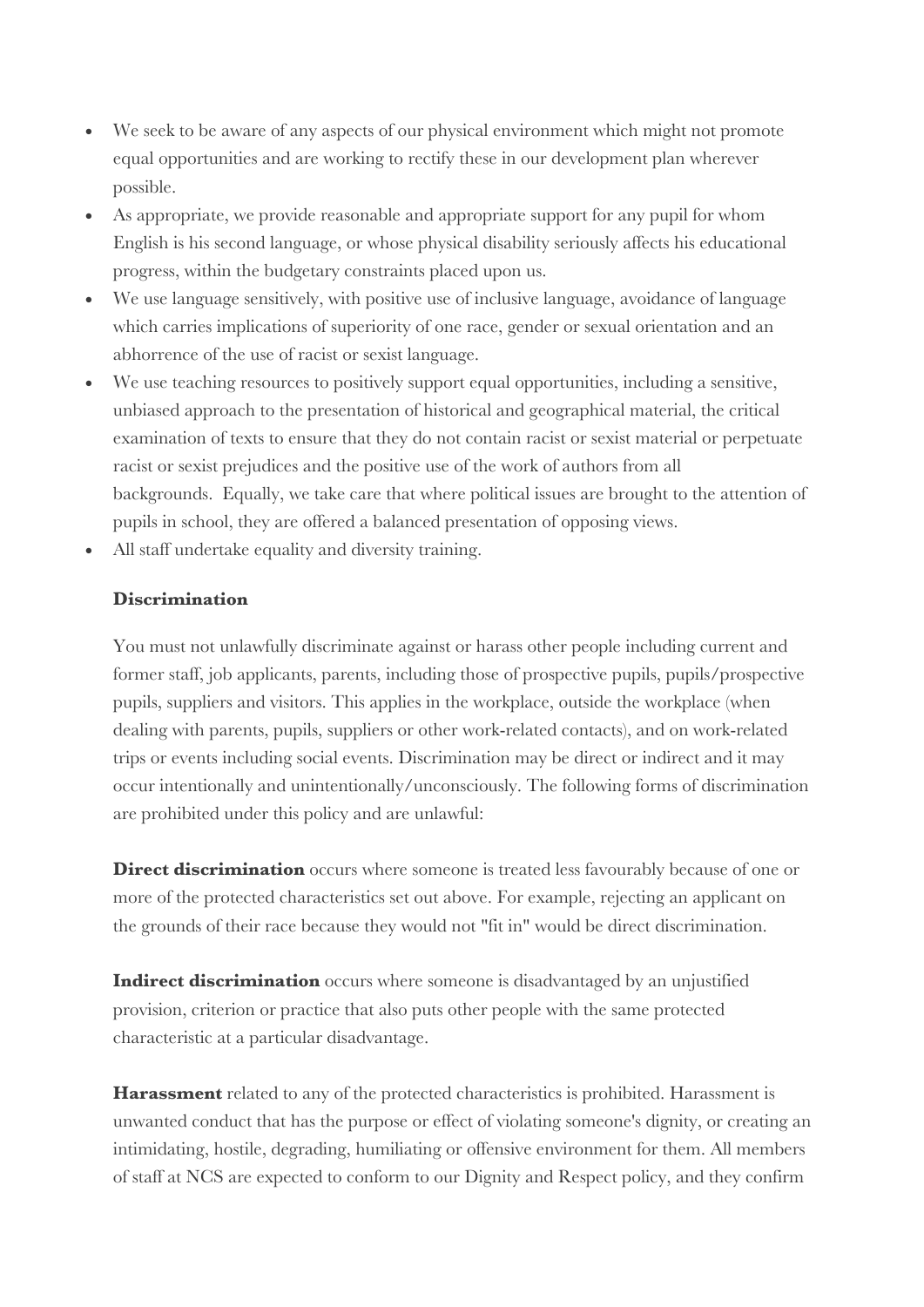this at the start of each year through the PMR process.

**Victimisation** is also prohibited. This is retaliation against someone who has complained or has supported someone else's complaint about discrimination or harassment.

**Disability discrimination:** this includes direct and indirect discrimination, any unjustified less favourable treatment because of the effects of a disability, and failure to make reasonable adjustments to alleviate disadvantages caused by a disability.

#### **Recruitment and selection**

We aim to ensure that no job applicant suffers discrimination because of any of the protected characteristics above. Our recruitment procedures are reviewed regularly to ensure that individuals are treated on the basis of their relevant merits and abilities. The school adopts a best practice approach to applications for flexible working. Job advertisements should avoid stereotyping or using wording that may discourage groups with a particular protected characteristic from applying.

Applicants should not be asked about: health or disability before a job offer is made; past or current pregnancy or future intentions related to pregnancy or plans to have children; matters concerning age, race, religion or belief, sexual orientation, or gender reassignment; without the approval of the New College HR Department (who will first consider whether such matters are relevant and may lawfully be taken into account).

We are required by law to ensure that all employees are entitled to work in the UK. All prospective employees, regardless of nationality, must be able to produce original documents (such as a passport) before employment starts, to satisfy current immigration legislation.

To ensure that this policy is operating effectively and to identify groups that may be disadvantaged or underrepresented, we may monitor applicants' protected characteristics as part of the recruitment procedure. Provision of this information is voluntary and it will not adversely affect an individual's chances of recruitment or any other decision related to their employment. The information is removed from applications before shortlisting and kept in an anonymised format solely for the purposes stated in this policy. Analysing this data helps us take appropriate steps to avoid discrimination and improve equality and diversity.

## **Current staff**

All staff are given appropriate access to training and all promotion decisions will be made on the basis of merit. We will ensure that any redundancy criteria and procedures are fair and objective and are not directly or indirectly discriminatory. We will also ensure that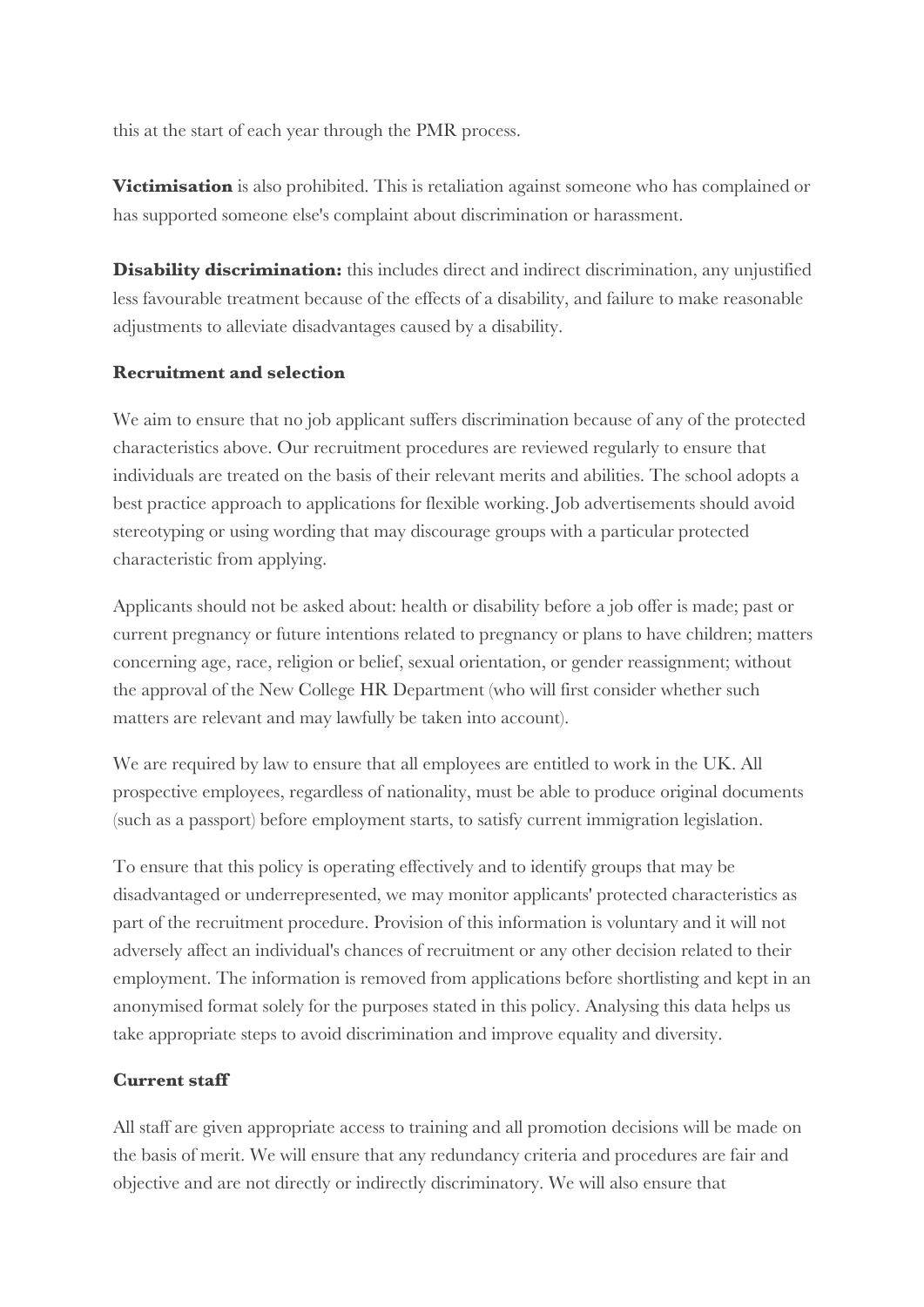disciplinary procedures and penalties are applied without discrimination, whether they result in disciplinary warnings, dismissal or other disciplinary action.

We monitor our use of fixed-term employees and agency workers, and their conditions of service, to ensure that they are being offered appropriate access to benefits, training, promotion and permanent employment opportunities. We monitor the conditions of service of part-time employees and their progression to ensure that they are being offered appropriate access to benefits and training and promotion opportunities. We will ensure requests to alter working hours are dealt with appropriately.

If you are disabled or become disabled, we encourage you to tell us about your condition so that we can support you as appropriate. If you experience difficulties at work because of your disability, you may wish to contact your SLT mentor, line manager, and/or the New College HR Department to discuss any reasonable adjustments that would help overcome or minimise the difficulty. The school may wish to consult with you and your medical adviser about possible adjustments. We will consider the matter carefully and try to accommodate your needs within reason. If we consider a particular adjustment would not be reasonable, we will explain our reasons and try to find an alternative solution where possible.

## **Breaches of this policy**

If you believe that you may have been discriminated against or that you may have been subject to harassment you are encouraged to raise the matter with your SLT mentor, line Manager, or the New College HR Department either informally or in accordance with our staff grievance procedure.

Allegations regarding potential breaches of this policy will be treated in confidence and investigated in accordance with the relevant procedure. Staff who make such allegations in good faith will not be victimised or treated less favourably as a result. False allegations which are found to have been made in bad faith will, however, be dealt with under our disciplinary procedure.

Any member of staff who is found to have committed an act of discrimination or harassment will be subject to disciplinary action. Such behaviour may constitute gross misconduct and, as such, may result in summary dismissal.

Any member of staff who witnesses anything which causes them to be concerned about discrimination under this policy even if it does not relate to their own treatment should approach New College HR with a view to discussing the matter further. The school has a reasonable expectation to be advised of any behaviour which could result in liability under this policy.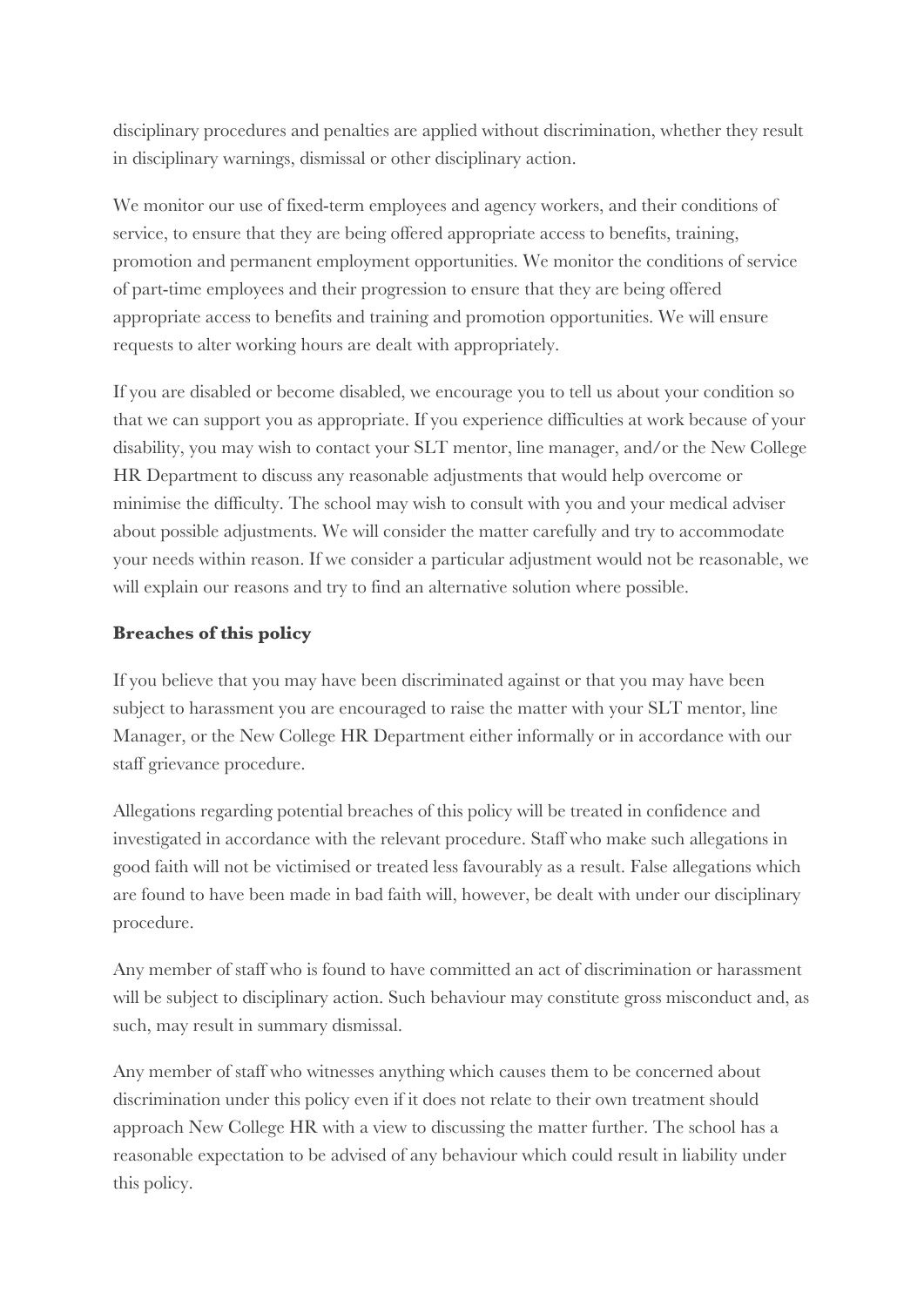#### **Accessibility**

Accessibility applies to all members of the community, whether a pupil accessing education and other opportunities at NCS, or an adult employed to work at NCS. We welcome all children who can make the most of the opportunities that we offer, meet our entry requirements, and can flourish in the caring environment of NCS. Treating every child as an individual is important to us, and we welcome pupils with disabilities providing their needs can be met by the making of reasonable adjustments. The same goes for members of staff who would like to work at NCS. There is a duty to make reasonable adjustments if someone is placed at a substantial disadvantage because of their disability compared with non-disabled people or people who don't share their disability. 'Reasonable' in 'reasonable adjustments' takes into account: a person's disability; how practicable the changes are; if the requested change would overcome the disadvantage a disable person would experience; the size of the organisation; how much money and resources are available; the cost of making the changes; if any changes have already been made.

Alongside this ethos we also have legal obligations in this area. These include The Equality Act 2010 which requires us to have a three year accessibility plan (which forms part of our whole-school development plan). This Accessibility Plan therefore describes how NCS is planning to meet the needs of disabled pupils and improve accessibility for them.

#### **Examples of adjustments for accessibility:**

- Regular review of premises to consider reasonable adjustments for physical access; access considered as a major factor when designing new buildings (or making adjustments to old ones) – this takes into account steps and stairs; passageways and paths; entrances and exits; internal and external doors; toilets; signs; lighting and ventilation
- There are disabled toilets readily available at the centre of the school on the ground floor outside the sports hall and in the pre-prep foyer
- Ensuring directional signage is clear
- Seeking external specialist advice, when appropriate, for improving access to written material
- Teachers to explore and utilise methods of alternative delivery, including using handouts and ICT provision (e.g. iPads with variable screen/font size), emphasising the need for clear layout of information
- Exploring different versions of texts, e.g. graphic novels, audiobooks
- Ensuring all staff are aware of SEND matters through regular update and promulgation of IEPs, discussion in staff meetings
- Delivering training, when appropriate in main SEND areas, e.g. autism spectrum disorders